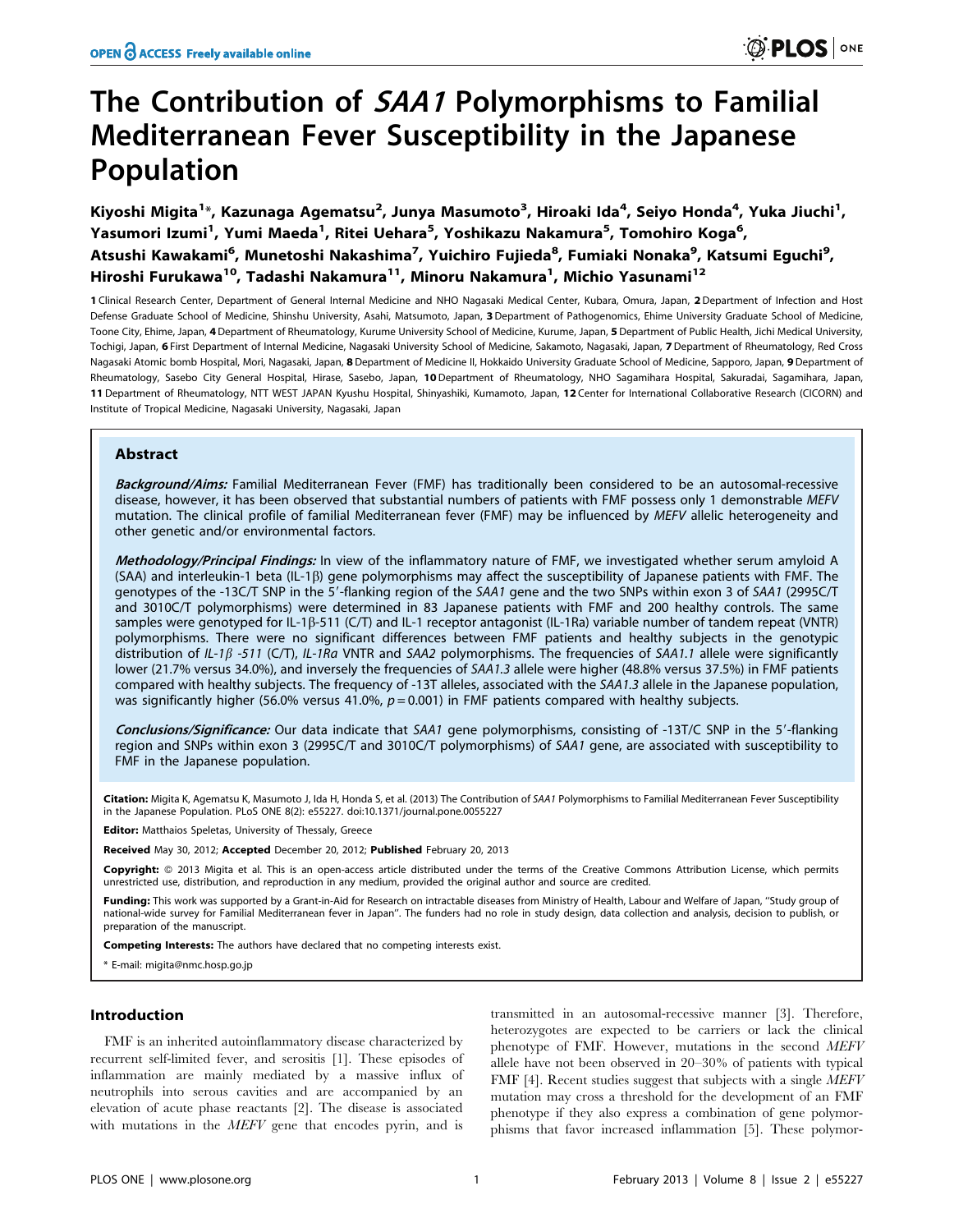phisms are thought to belong to genes of the interleukin-1 $\beta$ /innate immune system pathways [5]. The IL-1 family of cytokines is critical to the host's response to infection, and induction of innate immunity and acute phase inflammation [6]. The overproduction of IL-1 $\beta$  is responsible for a variety of autoinflammatory syndromes including FMF  $[7]$ . IL-1 $\beta$  requires cleavage via caspase-1 for proper secretion, which is facilitated by inflammasome activation [8]. The NOD-like receptor family, pryin domain containing 3 (NLRP3) inflammasome has emerged as a critical cytosolic sensor for a number of endogenous mediators, including amyloid protein [9].

Recent studies have shown that serum amyloid A (SAA) induced the expression of pro-IL-1 $\beta$  and activated the NLRP3 inflammasome in a cathepsin B and  $P2X_7$ -dependent manner resulting in secretion of mature IL-1 $\beta$  [10]. SAA is an acute-phase protein, which increases in the serum during inflammation and is susceptible to proteolytic cleavage to amyloid A (AA) protein, the major fibrillar protein in secondary amyloidosis [11]. An allelic variant of SAA1.3, was found to be associated with AA amyloidosis in Japanese rheumatoid arthritis (RA) patients [12]. In view of the recent genetic studies in FMF, other modifying genetic factors may contribute to the susceptibility or clinical expression of FMF in addition to MEFV mutations. Therefore, we attempted to determine the effect of gene polymorphisms on the susceptibility to FMF in the Japanese population.

# Materials and Methods

### Patients

In early 2007, a laboratory network collecting the genetic diagnosis of periodic fever was established at the Japan Autoinflammation Association (JAA), and *MEFV* gene analysis was carried out at the Clinical Research Center of National Hospital Organization (NHO) Nagasaki Medical Center. Up to October 2012, 481 consecutive unrelated patients with periodic fever were referred and underwent molecular diagnosis at the NHO Nagasaki Medical Center. All patient, who were originating from Japan, (East Japan  $n = 36$ , West Japan  $n = 47$ ) were asked to complete a questionnaire that included demographics (sex, age of onset), family history (consanguinity of parents, family history of recurrent fever), and the presence of recurrent febrile attacks typical of FMF, including peritonitis, pleuritis, arthritis, and transient inflammatory responses. The genetic analysis of MEFV gene was approved by the Ethics Committee of Nagasaki Medical Center, and written informed consent was obtained from each individual. On the basis of Tel-Hashomer criteria [13], we divided the FMF patients in two groups: Group 1, typical FMF exhibiting the presence of 1 or more major criteria independent to the presence of minor criteria; Group 2, incomplete FMF exhibiting the absence of major criteria and 2 or more minor criteria. It is important to stress that response to colchicine was confirmed in almost all patients. As controls, 200 healthy Japanese individuals without pre-existing medical diseases (90 men and 110 women 14 to 64 years, with a mean age of  $38.6 \pm 13.9$  years) from East Japan (n = 86) and West Japan  $(n = 114)$  were enrolled in the study after obtaining informed consent.

## MEFV gene Mutation analysis

All patients were undergone genetic analysis of MEFV gene exons 1, 2, 3 and 10 by direct sequencing. 2 milliliters of blood samples were collected from all subjects. Genomic DNA was extracted from whole blood by means of the Promega Wizard® Genomic DNA Purification Kit (Promega, USA). Mutation analysis was performed by genomic sequencing as described previously [14].

# Genotyping

**SAA1 gene.** The genotype of the SAA1 -13C/T in the 5region of exon 1 (rs11024595) was determined by the polymerase chain reaction–restriction fragment length polymorphism (PCR– RFLP) method [15]. The primers used for the PCR reaction were 5'-ACATCT TGTTCCCTC AGGTTG-3' (sense) and 5'-GCTGTAGCTGAGCTGCGG-3' (antisense).

The 229-bp PCR products were digested with restriction enzyme AciI (BioLabs, Beverly, MA, USA) and electrophoresed on a 12.5% polyacrylamide gel [15].

The SAA1.1, 1.3, and 1.5 alleles, corresponding to the T-C, C-T, and C-C haplotypes of the C2995T (rs1136743) and C3010T (rs1136747) polymorphisms were also determined by the PCR-RFLP  $[15]$ . The primers used for the PCR reaction were  $5'$ -GCC AATTACATCGGCCTCAG-3' (sense) and 5'-TGGCCA AA-GAATCTCTGG AT-3' (antisense).

The 518-bp PCR products were digested with restriction enzyme BclI (Promega, San Luis Obispo, CA, USA) and BanI (Promega) and electrophoresed on a 2.5% agarose gel [15].

The genotype of the SAA2 (rs2468844) was determined by the polymerase chain reaction–restriction fragment length polymorphism (PCR–RFLP) method. The primers used for the PCR  $\,$ reaction were 5'-AGAGAATATCCAGAGACTCACAGGC-3' (sense) and 5'-CAGGCCAGCAGGTCGGAAGT-3'(antisense). The 115 bp PCR products were digested with the restriction enzyme Nco I. The digested products were separated by 3% agarose gels by ethidium bromide staining [15].

IL-1Ra. For the IL-1RA VNTR polymorphism, the region including variable numbers of identical 86-bp tandem repeats was amplified by PCR using the following primers:  $5'$ -CTCAGC-CAACACTCCTAT-3' (sense) and 5'-TCCTGGTCTGCAGG-TAA-3' (antisense). PCR products of 240(allele 2, two repeats), 325 (allele 3, three repeats), 410 (allele 4, four repeats), and 500 bp (allele 5, five repeats) were distinguished by agarose gel electrophoresis [16].

IL-1B-511. A fragment containing the AvaI polymorphic site at promoter region -511 of the IL-1B gene was amplified by PCR. PCR was carried out with primers, forward primer 5'-GCCTGAACCCTGCATACCGT-3' (sense). 5'-GCCAA-TAGCCCTTGTCT-3' (antisense). Fragments were separated by electrophoresis on 3% agarose with ethidium bromide staining using appropriate commercially available size markers for comparison. The C allele was designated if two bands of 92 and 63 bp were obtained, and the T allele was designated if a signal band of the undigested 155 bp was obtained. Genotypes were designated as follows: C/C, two bands of 92 and 63 bp: C/T, three bands of 155, 92, and 63 bp; and T/T, a single band of 155 bp [16].

#### Statistical Analysis

Results are expressed as mean $\pm$ SD. Statistical analysis was performed with SPSS18 for windows (SPSS Statistics, Illinois). The statistical significance of differences between groups was calculated by either the chi-square test for categorical data and Mann-Whitney's U-test for quantitative data. Deviation from Hardy-Weinberg equilibrium was assessed using the SNPAlyze software ver. 7.0 (Dynacom, Yokohama, Japan). A  $p$  value of <0.05 was considered significant.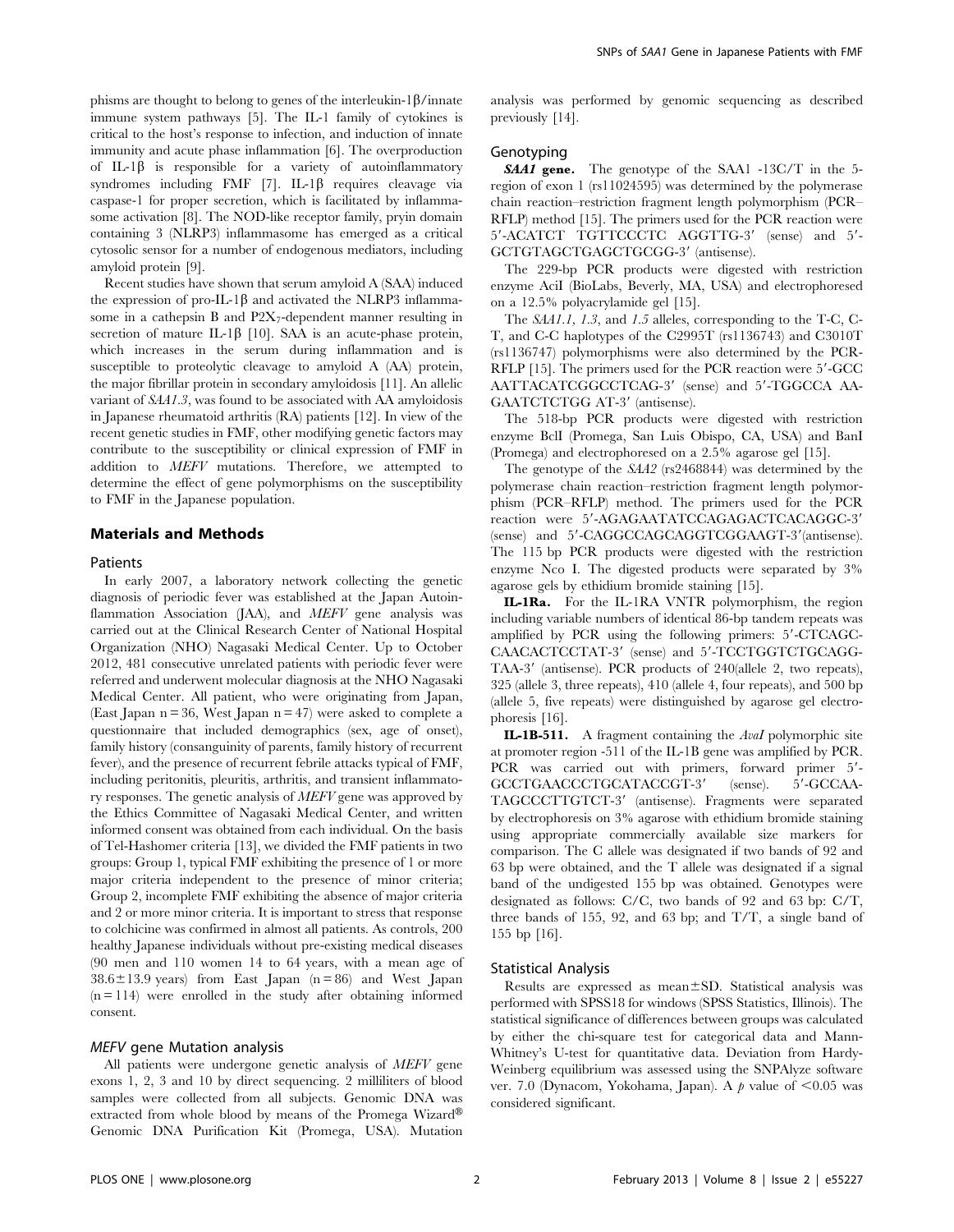Table 1. MEFV genotypes, gender, and the presence of amyloidosis in 83 Japanese patients with FMF.

| MEFV genotypes                      | $n$ (%)  | <b>Typical</b> | (Male/Female)   | Incomplete     | (Male/Female)   | <b>Amyloidosis</b> | $p$ value   |
|-------------------------------------|----------|----------------|-----------------|----------------|-----------------|--------------------|-------------|
| M694l/M694l                         | 4(4.8)   | $\overline{4}$ | (1/3)           |                |                 | $\mathbf{1}$       |             |
| M694l/normal                        | 4(4.8)   | 4              | (4/0)           |                |                 |                    |             |
| M694l/E148Q                         | 13(15.7) | 13             | (10/3)          |                |                 |                    |             |
| M694l/P751L                         | 1(1.2)   | $\mathbf{1}$   | (0/1)           |                |                 |                    |             |
| M694l/E148Q/E148Q                   | 1(1.2)   | $\mathbf{1}$   | (0/1)           |                |                 |                    |             |
| M694l/E148Q/L110P                   | 5(6.0)   | 5              | (3/2)           |                |                 | $\overline{2}$     |             |
| P369S/R408Q                         | 4(4.8)   |                |                 | $\overline{4}$ | (1/3)           |                    |             |
| E148Q/P369S/R408Q                   | 3(3.6)   |                |                 | 3              | (0/3)           |                    |             |
| E148Q/E148Q/P369S/R408Q             | 4(4.8)   | $\overline{2}$ | (2/0)           | $\overline{2}$ | (0/2)           |                    |             |
| E148Q/R202Q/P369S/R408Q             | 1(1.2)   |                |                 | $\mathbf{1}$   | (1/0)           | 1                  |             |
| E148Q/G304R/P369S/R408Q             | 1(1.2)   |                |                 | $\mathbf{1}$   | (0/1)           |                    |             |
| E148Q/E148Q/P369S/P369S/R408Q/R408Q | 1(1.2)   |                |                 | $\mathbf{1}$   | (0/1)           |                    |             |
| E148Q/normal                        | 12(14.5) | 6              | (3/3)           | 6              | (1/5)           |                    |             |
| R202Q/normal                        | 2(2.4)   | $\mathbf{1}$   | (1/0)           | $\mathbf{1}$   | (0/1)           |                    |             |
| G304R/normal                        | 1(1.2)   |                |                 | $\mathbf{1}$   | (1/0)           |                    |             |
| E148Q/E148Q                         | 1(1.2)   | $\mathbf{1}$   | (0/1)           |                |                 |                    |             |
| E148Q/L110P                         | 6(7.2)   | $\mathbf{1}$   | (0/1)           | 5              | (1/4)           |                    |             |
| E148Q/R202Q                         | 1(1.2)   | $\mathbf{1}$   | (0/1)           |                |                 |                    |             |
| E148Q/E148Q/L110P                   | 3(3.6)   | $\mathbf{1}$   | (1/0)           | $\overline{2}$ | (2/0)           |                    |             |
| E148Q/L110P/R202Q                   | 2(2.4)   |                |                 | $\overline{2}$ | (0/2)           |                    |             |
| E84K/normal                         | 8(9.6)   | 5              | (3/2)           | 3              | (1/2)           |                    |             |
| E84K/E148Q                          | 1(1.2)   |                |                 | $\mathbf{1}$   | (0/1)           |                    |             |
| E84K/G304R                          | 1(1.2)   |                |                 | $\mathbf{1}$   | (0/1)           |                    |             |
| Normal                              | 3(3.6)   |                |                 | 3              | (1/2)           |                    |             |
| Gender (Male/Fmale)                 |          |                | (28/18)         |                | (9/28)          |                    | P < 0.0001  |
| Age (years)                         |          |                | $36.2 \pm 18.2$ |                | $39.9 \pm 19.6$ |                    | $p = 0.419$ |
| Total                               |          |                | 46              |                | 37              |                    |             |
|                                     |          |                |                 |                |                 |                    |             |

Data are expressed as number (percentage).  $\pm$ ; standard deviation. p values were calculated with chis-square test for qualitative data and Mann-Whitney test for quantitative data.

doi:10.1371/journal.pone.0055227.t001

# Results

# Demographic data and MEFV genotypes

We diagnosed 83 subjects, all of Japanese origins, as FMF. Among these patients, 44 were diagnosed as typical FMF and 37 were diagnosed as incomplete FMF. The demographic data of the newly-diagnosed FMF patients are summarized in Table 1. The overall male: female ration in patients with FMF was 0.8 (37:46). In incomplete FMF patients, the more affected sex is female in contrast to typical FMF (Table 1). The mean age  $\pm$  SD at diagnosis was  $37.9 \pm 18.8$  years. Age at diagnosis of patients with typical FMF was similar to those with incomplete FMF (36.2 $\pm$ 18.2) and 39.9 $\pm$ 19.6 years, respectively;  $p = 0.419$ ; Table 1). By mutation analysis, the MEFV gene mutation could not be identified in 3 of 83 patients (3.6%). The distribution of the MEFV genotype was heterogenous. The most frequent genotype was M694I/E148Q, followed by E148Q/normal and E84K/ normal. AA amyloidosis was histologically confirmed in 4 patients with FMF, whose genotypes were M694I/M694I SAA1.5/15, M694I/E148Q/L110P SAA1.1/1.1, M694I/E148Q/L110P SAA1.3/1.5 and E148Q/R202Q/P369S/R408Q SAA1.3/1.5.

# IL-1 $\beta$  and IL-1Ra gene polymorphism

The genotype frequencies of IL-1 $\beta$ -511 (C/T), and IL-1Ra VNTR polymorphisms in FMF patients and healthy subjects are summarized in Table 2. There were no significant difference in the frequencies of these polymorphisms between FMF patients and healthy subjects.

## Association between SAA2 gene polymorphism and FMF

There was no significant difference in the frequencies of the SAA2 genotype between FMF patients and healthy subjects (Table 2).

## Association between SAA1 gene polymorphisms and FMF

A segment of the genomic SAA1 gene with polymorphic sites was subjected to PCR/restriction fragment length polymorphism (PCR-RFLP) analysis. Table 3 shows the frequencies of individuals with various genotypes and alleles at the SAA1 locus in either FMF patients ( $n = 83$ ) or Japanese healthy subjects ( $n = 200$ ). The allele frequency of SAA1.1 was significantly lower in FMF patients compared with healthy subjects (21.7% versus 34.0%). Conversely,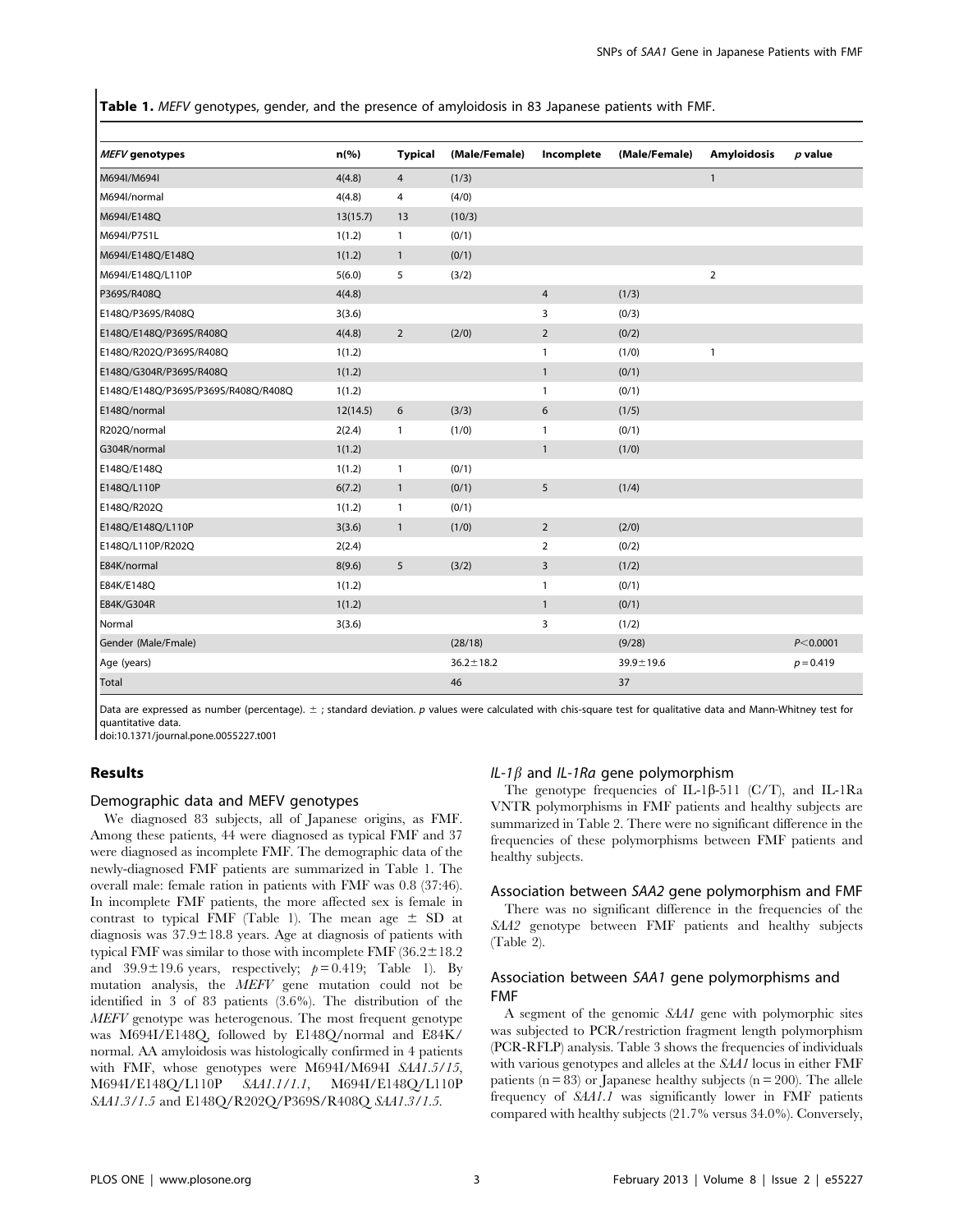|                                    | <b>FMF</b><br>patients | <b>Healthy</b><br>subjects | p<br>value                        |
|------------------------------------|------------------------|----------------------------|-----------------------------------|
|                                    | $n = 83(%)$            | $n = 200\frac{6}{6}$       |                                   |
| Genotype at $IL-1\beta$ -511 locus |                        |                            |                                   |
| C/C                                | 27(32.5)               | 59(29.5)                   | $\chi^2$ = 0.934<br>$p = 0.627$   |
| C/T                                | 43(51.8)               | 100(50.0)                  |                                   |
| T/T                                | 13(15.7)               | 41(20.5)                   |                                   |
| Genotype at IL-1Ra locus           |                        |                            |                                   |
| 1/1                                | 73(88.0)               | 167(83.5)                  | $\chi^2$ = 2.451<br>$p = 0.857$   |
| 1/2                                | 5(6.0)                 | 20(10.0)                   |                                   |
| 1/3                                | $\Omega$               | 1(0.5)                     |                                   |
| 1/4                                | 4(4.8)                 | 7(3.5)                     |                                   |
| 2/2                                | $\Omega$               | 2(1.0)                     |                                   |
| 2/4                                | 1(1.2)                 | 3(1.5)                     |                                   |
| Genotype at SAA2 locus             |                        |                            |                                   |
| A/A                                | 62(74.7)               | 163(81.5)                  | $\gamma^2$ = 2.338<br>$p = 0.276$ |
| A/G                                | 19(22.9)               | 35(17.5)                   |                                   |
| G/G                                | 2(2.4)                 | 2(1.0)                     |                                   |

IL-1 $\beta$ ; Interleukin-1 $\beta$  .IL-1Ra; Interleukin-1 receptor antagonist .SAA2; Serum amyloid A2. Chi-square test was used to examine differences of genotype and allele frequencies between FMF patients and healthy subjects. doi:10.1371/journal.pone.0055227.t002

the allele frequency of SAA1.3 was higher in FMF patients compared with healthy subjects (48.8% versus 37.5%).

The  $-13C/T$  polymorphism, in the 5'-flanking region of the SAA1 gene is associated with the SAA1.3 allele and susceptibility to amyloidosis in Japanese RA patients [17]. We analyzed the frequency of -13C/T polymorphisms in FMF patients and Japanese healthy subjects. Allele frequencies of -13C/T were different among these two groups (Table 4), and -13T allele was significantly increased in FMF patients compared with healthy subjects (56.0% versus 41.0%,  $p = 0.001$ ). These data suggest that the -13T allele is associated with susceptibility to FMF in the Japanese population. Allele frequencies of -13 C/T polymorphisms were also analyzed in typical or incomplete FMF patients. There was no significant difference in the frequencies -13T allele between typical and incomplete FMF patients (Table 5). Among 83 patients with FMF, 30 patients had 0 to 1 MEFV mutation (no mutation 3; heterozygous 27) and 53 patients at least 2 mutations (homozygous or compound heterozygous). There was no significant difference in SAA1 gene polymorphisms between FMF patients with different numbers of MEFV mutations (Table 6).

# Hardy-Weinberg equilibrium test

Finally, Hardy-Weinberg equilibrium was estimated by chisquare test with Yates' correction. There was no significant difference between observed and experienced frequencies of each genotype  $(SAA1 - 13C/T, SAA2, IL-1\beta-511)$  in the both FMF patients (Table 7) and healthy subjects (Table 7). These results indicated that these populations had a relatively stable genetic

background and were stable for genetic statistical analysis.

Table 3. Frequencies of the genotypes and alleles at the SAA1 locus of Japanese patients with FMF and healthy subjects.

|                        | <b>FMF</b><br>patients | <b>Healthy</b><br>subjects | $p$ value                          |
|------------------------|------------------------|----------------------------|------------------------------------|
|                        | $n = 83$ (%)           | $n = 200\frac{6}{6}$       |                                    |
| Genotype at SAA1 locus |                        |                            |                                    |
| 1.1/1.1                | 4(4.8)                 | 24(12.0)                   | $\gamma$ 2 = 12.553<br>$p = 0.028$ |
| 1.1/1.3                | 22(25.6)               | 49(24.5)                   |                                    |
| 1.1/1.5                | 6(7.2)                 | 39(19.5)                   |                                    |
| 1.3/1.3                | 15(18.1)               | 27(13.5)                   |                                    |
| 1.3/1.5                | 29(34.9)               | 47(23.5)                   |                                    |
| 1.5/1.5                | 7(8.4)                 | 14(7.0)                    |                                    |
| Allele at SAA1 locus   |                        |                            |                                    |
| 1.1                    | 36(21.7)               | 136(34.0)                  | $\gamma$ 2 = 9.563<br>$p = 0.008$  |
| 1.3                    | 81(48.8)               | 150(37.5)                  |                                    |
| 1.5                    | 49(29.5)               | 114(28.5)                  |                                    |

SAA1; Serum amyloid A1. Chi-square test was used to examine differences of genotype and allele frequencies between FMF patients and healthy subjects. doi:10.1371/journal.pone.0055227.t003

## Discussion

FMF is considered to be an autosomal recessive disease [18]. The gene causing FMF is *MEFV*, which encodes pyrin, expressed in the cytoplasm of myeloid cells [2]. Pyrin is postulated to act as a negative regulator of IL-1-mediated inflammation [19]. However, approximately 30% of FMF patients exhibit a single MEFV mutation, despite sequencing of the entire MEFV genomic region and other autoinflammatory genes [20]. More recently it was demonstrated that pyrin truncation in mice did not show an overt phenotype of FMF, however, pyrin-deficient and FMF-associated B30.2 mutations ''knock in'' mice showed severe spontaneous inflammatory phenotype, suggesting that FMF may be caused by a gain of function by disease-associated missense changes in pyrin

Table 4. Frequencies of the genotypes and alleles at -13C/T SAA1 locus of Japanese patients with FMF and healthy subjects.

|                          | <b>FMF</b><br>patients | Healthy<br>subjects  | $p$ value                        |
|--------------------------|------------------------|----------------------|----------------------------------|
|                          | $n = 83(%)$            | $n = 200\frac{6}{6}$ |                                  |
| Genotypes at -13C/T SAA1 |                        |                      |                                  |
| C/C                      | 13(15.7)               | 67(33.5)             | $\chi^2$ = 11.538<br>$p = 0.003$ |
| C/T                      | 47(56.6)               | 102(51.0)            |                                  |
| T/T                      | 23(27.7)               | 31(15.5)             |                                  |
| Alleles at -13C/T SAA1   |                        |                      |                                  |
| T                        | 93(56.0)               | 164(41.0)            | $\chi^2$ = 10.682<br>$p = 0.001$ |
| $\epsilon$               | 73(44.0)               | 236(59.0)            |                                  |

SAA1; Serum amyloid A1. Chi-square test was used to examine differences of genotype and allele frequencies between FMF patients and healthy subjects. doi:10.1371/journal.pone.0055227.t004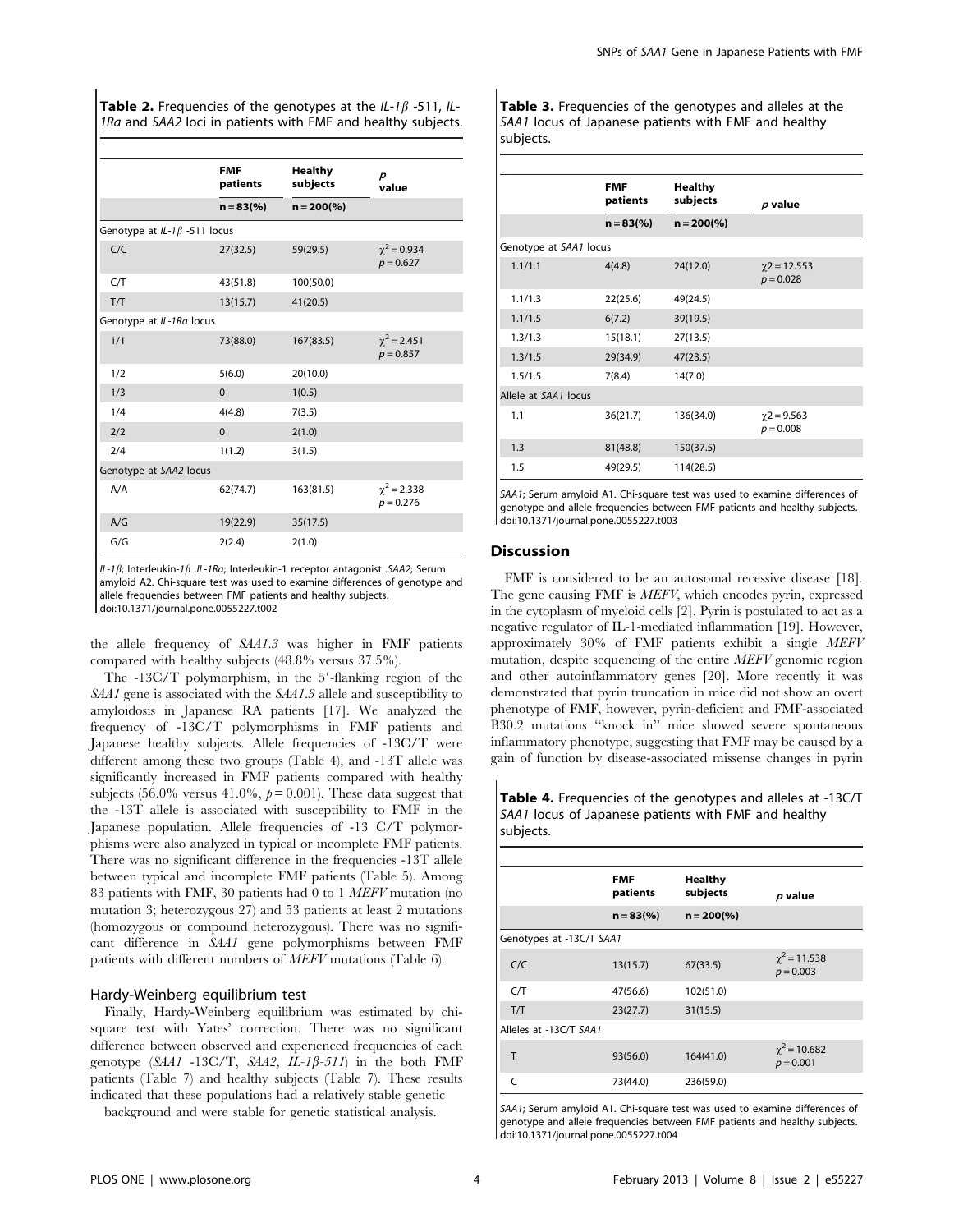Table 5. Allele frequencies of SAA1 gene polymorphisms in typical and incomplete FMF patients.

|                        | <b>FMF</b> criteria |                                            | $p$ value                       |  |  |
|------------------------|---------------------|--------------------------------------------|---------------------------------|--|--|
|                        | <b>Typical</b>      | Incomplete                                 |                                 |  |  |
|                        |                     | $2n = 92\frac{9}{6}$ 2n = 74 $\frac{9}{6}$ |                                 |  |  |
| Allele at SAA1 locus   |                     |                                            |                                 |  |  |
| 1.1                    | 16(17.4)            | 20(27.0)                                   | $\chi^2$ = 3.733<br>$p = 0.155$ |  |  |
| 1.3                    | 44(47.8)            | 37(50.0)                                   |                                 |  |  |
| 1.5                    | 32(34.8)            | 17(23.0)                                   |                                 |  |  |
| Alleles at -13C/T SAA1 |                     |                                            |                                 |  |  |
| Т                      | 51(55.4)            | 42(56.8)                                   | $\chi^2$ = 0.029<br>$p = 0.865$ |  |  |
| $\mathsf{C}$           | 41(44.6)            | 32(43.2)                                   |                                 |  |  |

doi:10.1371/journal.pone.0055227.t005

and that FMF may not be a pure autosomal recessive disease due to the loss of protein function [21]. One explanation is that subjects having a single MEFV mutation may develop an FMF phenotype in the presence of other inflammasome-related genes or in the presence of other environmental factors [22]. Therefore, the role of potential modifier genes and polymorphisms within these gene families should be assessed in conjunction with genotypephenotype association studies. Polymorphisms in genes associated with the inflammasome pathway can affect the development of FMF [5]. For example, TLR2 polymorphisms may be an important factor in the susceptibility of FMF [23,24].

In this study, we investigated the  $S<sub>4</sub>A1$  and  $IL-I\beta$  gene polymorphisms in Japanese patients with FMF. There was no significant difference in  $IL-I\beta-511$  (C/T) or  $IL-IRa$  VNTR polymorphisms between FMF patients and healthy subjects in accord to the previous report [25]. However, we demonstrated that SAA1 gene polymorphisms, which are attributed to AA amyloidosis, might be also responsible for susceptibility to FMF. It is clear that genotypes at the SAA1 locus are associated with an increased susceptibility to AA amyloidosis [26]. However, the contribution of these genotypes to the occurrence of non-amyloid, inflammatory disease has not been elucidated. In this study, we investigated the allele frequencies of SAA1.1 and -13 (C/T) polymorphisms of the SAA1 promoter region in Japanese patients with FMF. Our data demonstrated that the -13T allele polymorphism was a major risk factor and that the SAA1.1 allele was protective for the occurrence of FMF in Japanese case-control studies.

The presence of 2 single-nucleotide polymorphisms (SNPs) within exon 3 of the SAA1 gene, 2995 C/T and 3010 C/T, defined 3 haplotypes that corresponded to the SAA1.1, SAA1.3, and SAA1.5 isoforms [26]. In Japanese patients with RA, homozygote expression of the SAA1.3 allele was a proven risk factor, whereas SAA1.1 appeared to be protective for AA amyloidosis [27]. In contrast, a strong positive association with SAA1.1 has been established in Caucasian patients with amyloidosis secondary to juvenile idiopathic arthritis and FMF [28–30]. Moriguch et al. identified another SAA1 SNP, the -13T/C SNP in the  $5'$ -flanking region of the SAA1 gene [17]. They observed the -13T allele was associated with AA amyloidosis, and associated with the SAA1.3 allele in Japanese RA patients [17]. Interestingly, a polymorphism in the SAA1 promoter -13T allele was found to be significantly associated with increased AA amyloidosis risk in both populations

Table 6. Number of MEFV gene mutations and SAA1 gene polymorphisms in FMF patients.

|                        | <b>Number of mutations</b> | $p$ value       |                                   |
|------------------------|----------------------------|-----------------|-----------------------------------|
|                        | $0 - 1$<br>mutations       | ≥2<br>mutations |                                   |
|                        | $2n = 60\%$                | $2n = 106$ (%)  |                                   |
| Allele at SAA1 locus   |                            |                 |                                   |
| 1.1                    | 11(18.3)                   | 25(23.6)        | $\gamma^2$ = 0.955<br>$p = 0.620$ |
| 1.3                    | 29(48.3)                   | 52(49.1)        |                                   |
| 1.5                    | 20(33.3)                   | 29(27.4)        |                                   |
| Alleles at -13C/T SAA1 |                            |                 |                                   |
| т                      | 33(55.0)                   | 60(56.6)        | $\chi^2$ = 0.040<br>$p = 0.841$   |
| $\mathsf{C}$           | 27(45.0)                   | 46(43.4)        |                                   |

doi:10.1371/journal.pone.0055227.t006

and to be in linkage disequilibrium with SAA1.1 and SAA1.3 in Caucasian and Japanese patients, thus apparently explaining the previous discrepancy [31–35]. Functional studies have demonstrated that the -13T allele is responsible for a higher transcriptional rate [36]. However, this did not result in higher serum levels of SAA, possibly due to increased proteolytic processing rates of SAA1.1 and SAA1.3 compared to SAA1.5 [37]. The mechanisms by which the -13T allele predisposes to FMF remains to be unraveled and many possibilities have been suggested.

The overproduction of IL-1 $\beta$ , induced by NLRP3 inflammasome activation, is responsible for a variety of autoinflammatory syndrome including FMF. The NLRP3 inflammasome has emerged as a critical cytosolic sensor for a number of endogenous mediators, including amyloid proteins [6]. Recent studies indicated that SAA activates the NLRP3 inflammasome in a cathepsin B and  $P2X_7$ -dependent manner, resulting in the secretion of mature IL-1 $\beta$  [10]. The accumulation of newly formed AA amyloid fibrils and aberrant processing of SAA is relevant to AA amyloidogenesis [38]. Therefore, in subjects with AA amyloidogenic genetic factors, such as -13T allele, the presence of SAA-derived AA amyloid fibrils may implicate the NLRP3 inflammasome activation pathway, which is thought to be relevant to the pathogenesis of FMF. Jeru et al. demonstrated that the SAA1 genotype influenced the severity of FMF and disease susceptibility through a negative selection process, providing new insights into the role of SAA1 in the pathophysiology of FMF [39]. Assuming that SAA1 gene polymorphisms induce the formation of AA amyloid fibrils, this suggests that the polymorphisms may be associated with the NLRP3 inflammasome activation process and susceptibility to FMF. These findings may provide insights into modifier factors, other than MEFV, in the development of FMF.

The gender discrepancy (female dominant in incomplete FMF) seen in the present study may result from hormonal or associated environmental factors, which generate a disease of atypical or milder severity in female. For example, the risk for developing amyloidosis had been shown to be higher in male patients with FMF [40,41]. These findings suggest that clinical variability observed in FMF may be party attributed to the influence of environmental factors including gender. The main limitations of the study are its localization to a certain country, and a limited number of patients.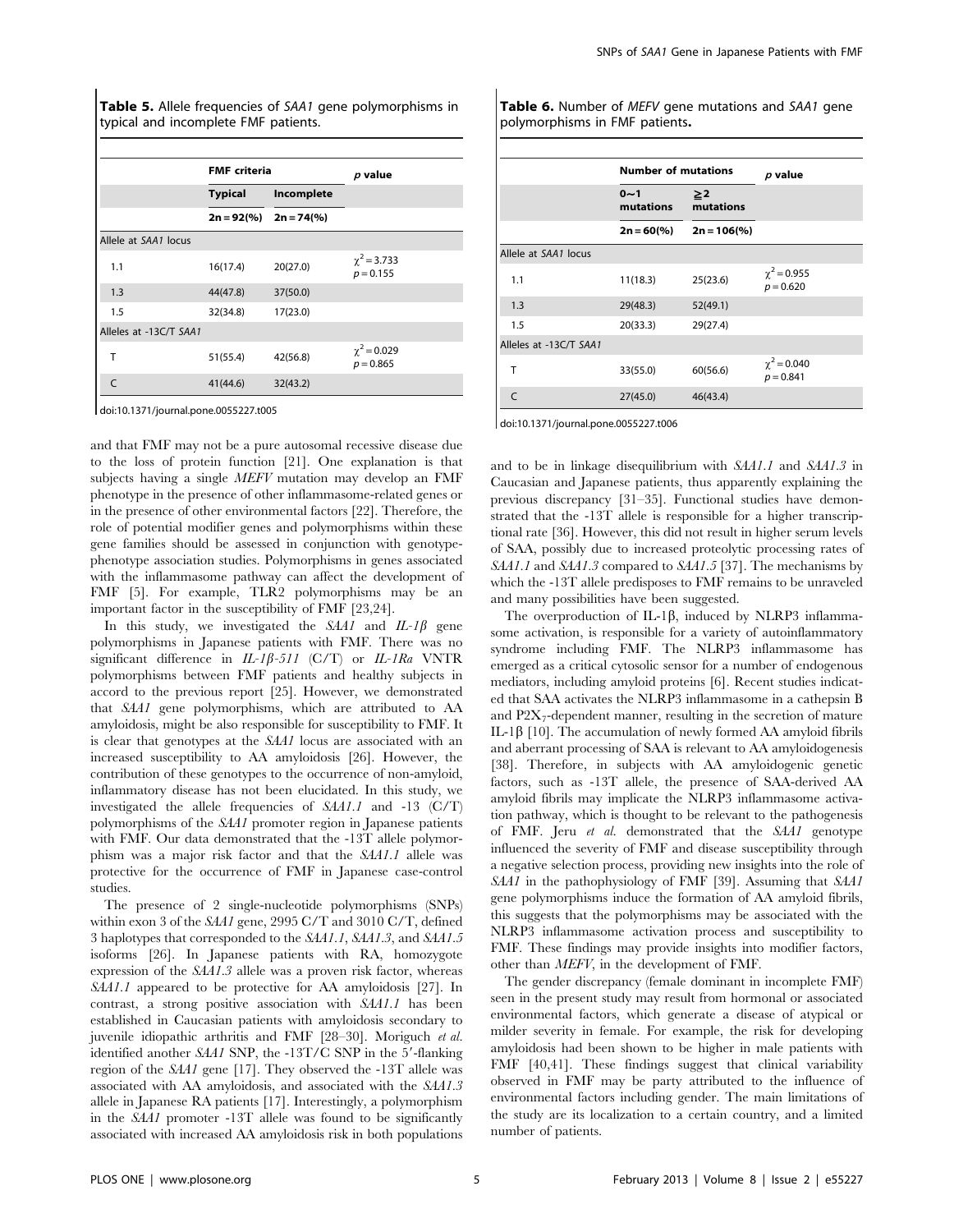Table 7. Frequencies of SAA1 -13C/T, SAA2,  $IL1\beta$  -511 genotypes in Japanese patients with FMF and frequencies of SAA1 -13C/T, SAA2,  $IL1\beta$  -511 genotypes in healthy subjects.

| Locus            | Genotype | Observed<br>number(%) | <b>Expected</b><br>number <sup>a</sup> | $p$ value                       |  |  |
|------------------|----------|-----------------------|----------------------------------------|---------------------------------|--|--|
| SAA1 -13C/T      | C/C      | 13(15.7)              | 16.1                                   | $\chi^2$ = 1.292<br>$p = 0.256$ |  |  |
|                  | C/T      | 47(56.6)              | 40.9                                   |                                 |  |  |
|                  | T/T      | 23(27.7)              | 26.1                                   |                                 |  |  |
| SAA2             | A/A      | 62(74.7)              | 61.6                                   | $\chi^2$ = 0.007<br>$p = 0.932$ |  |  |
|                  | A/G      | 19(22.9)              | 19.8                                   |                                 |  |  |
|                  | G/G      | 2(2.4)                | 1.6                                    |                                 |  |  |
| $IL1\beta - 511$ | C/C      | 27(32.5)              | 28.3                                   | $\chi^2$ = 0.144<br>$p = 0.704$ |  |  |
|                  | C/T      | 43(51.8)              | 40.3                                   |                                 |  |  |
|                  | T/T      | 13(15.7)              | 14.3                                   |                                 |  |  |

#### Frequencies of  $S_A$ 41 -13C/T,  $S_A$ 42,  $\parallel$  1 $\ell$ -511 genotypes in Japanese patients with FMF

# Frequencies of SAA1-13C/T, SAA2,  $IL1\beta$ -511 genotypes in healthy subjects

| Locus            | Genotype | Observed<br>number(%) | <b>Expected</b><br>number <sup>a</sup> | $p$ value                       |
|------------------|----------|-----------------------|----------------------------------------|---------------------------------|
| SAA1-13C/T       | C/C      | 67(33.5)              | 69.6                                   | $\chi^2$ = 0.384<br>$p = 0.535$ |
|                  | C/T      | 102(51.0)             | 96.8                                   |                                 |
|                  | T/T      | 31(15.5)              | 33.6                                   |                                 |
| SAA2             | A/A      | 163(81.5)             | 162.9                                  | $\chi^2$ = 0.104<br>$p = 0.747$ |
|                  | A/G      | 35(17.5)              | 35.2                                   |                                 |
|                  | G/G      | 2(1.0)                | 1.9                                    |                                 |
| IL1 $\beta$ -511 | C/C      | 59(29.5)              | 59.4                                   | $\chi^2$ = 0.001<br>$p = 0.978$ |
|                  | C/T      | 100(50.0)             | 99.2                                   |                                 |
|                  | T/T      | 41(20.5)              | 41.4                                   |                                 |

<sup>a</sup> Expected genotype frequencies based on observed allele frequencies and assuming Hardy-Weinberg equilibrium. doi:10.1371/journal.pone.0055227.t007

In occlusion, this study shows a significant prevalence of the - 13T allele in Japanese patients with FMF. This comparative casecontrol study demonstrated that the SAA1 gene polymorphisms might affect susceptibility to FMF, which is presumed to be a monogenic disease. Further studies are required to determine the impact of SAA1 gene polymorphisms and the occurrence of FMF

in large studies in different geographic areas.

## References

- 1. Ben-Chetrit E, Levy M (1998) Familial Mediterranean fever. Lancet 351: 659– 64.
- 2. Chae JJ, Aksentijevich I, Kastner DL (2009) Advances in the understanding of familial Mediterranean fever and possibilities for targeted therapy. Br J Haematol 146: 467–78.
- 3. The International FMF Consortium (1997) Ancient missense mutations in a new member of the RoRet gene family are likely to cause familial Mediterranean fever. Cell 90: 797–807.
- 4. Marek-Yagel D, Berkun Y, Padeh S, Abu A, Reznik-Wolf H, et al (2009) Clinical disease among patients heterozygous for familial Mediterranean fever. Arthritis Rheum 60: 1862–6.

### Ethics approval

This study was conducted with the approval of the ethical committees of Nagasaki Medical Center.

# Author Contributions

Conceived and designed the experiments: KM KA JM HI AK RU YN . Performed the experiments: YJ YM MY. Analyzed the data: KM M. Nakamura YM. Contributed reagents/materials/analysis tools: SH YI TK M. Nakashima YF FN KE HF TN. Wrote the paper: KM M. Nakamura YM.

- 5. Booty MG, Chae JJ, Masters SL, Remmers EF, Barham B, et al (2009) Familial Mediterranean fever with a single MEFV mutation: where is the second hit? Arthritis Rheum 60: 1851–61.
- 6. Franchi L, Warner N, Viani K, Nuñez G (2009) Function of Nod-like receptors in microbial recognition and host defense. Immunol Rev 227: 106–28.
- 7. Savic S, Dickie LJ, Battellino M, McDermott MF (2012) Familial Mediterranean fever and related periodic fever syndromes/autoinflammatory diseases. Curr Opin Rheumatol 24: 103–12.
- 8. Franchi L, Eigenbrod T, Muñoz-Planillo R, Nuñez G (2009) The inflammasome: a caspase-1-activation platform that regulates immune responses and disease pathogenesis. Nat Immunol 10: 241–7.